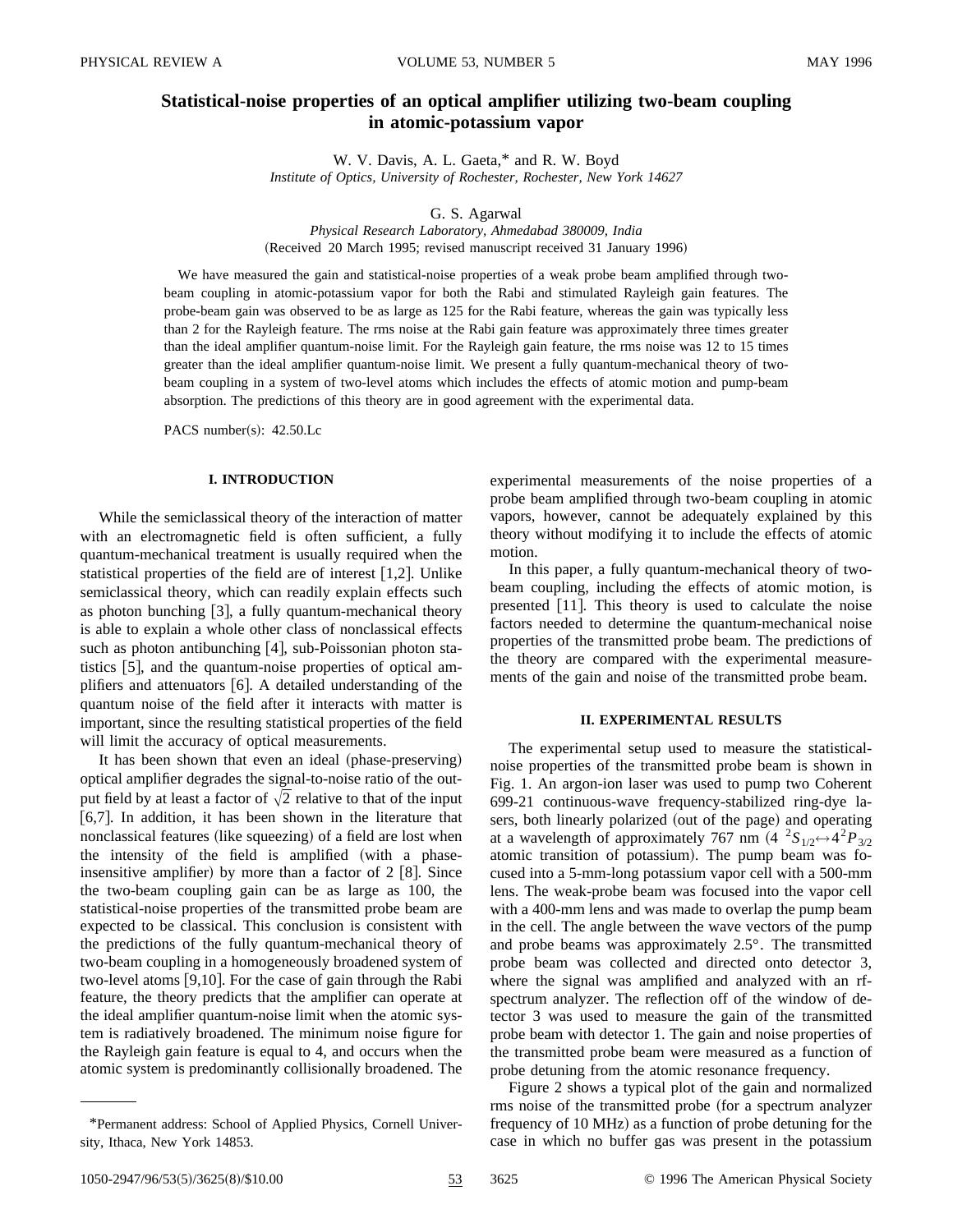

FIG. 1. Experimental setup used to measure the gain and quantum-noise properties of the transmitted probe beam.

vapor cell. Gains as large as a factor of 125 were observed under somewhat different conditions. The power of the pump beam was 140 mW and the atomic number density of the potassium in the vapor cell was approximately  $5\times10^{13}$ atoms/ $\text{cm}^3$ . The predictions for an ideal optical amplifier (see Sec. III C) are also shown on the graph. The rms noise is



FIG. 2. Experimental measurement and corresponding theoretical predictions of the gain and rms noise of the transmitted probe beam as a function of probe detuning for the case in which no buffer gas was present in the potassium cell. The rms noise is normalized to the ideal amplifier quantum-noise limit (shown by a dashed line) in the wings.



FIG. 3. Experimental measurement and the corresponding theoretical predictions of the gain and rms noise of the transmitted probe beam as a function of probe detuning for the case in which approximately 5 Torr of helium buffer gas was present in the potassium cell. The rms noise is normalized to the ideal amplifier quantum-noise limit (shown by a dashed line) in the wings.

normalized to the ideal amplifier quantum-noise limit when the frequency of the probe laser is tuned far off resonance (i.e., the gain  $|g|=1$ ). The rms noise of the Rabi feature is typically 2.5–3.5 times greater than the ideal amplifier quantum-noise limit.

Figure 3 shows a typical plot of the gain and normalized rms noise of the transmitted probe (for a spectrum analyzer frequency of 10 MHz) as a function of probe detuning for the case in which approximately 5 Torr of helium buffer gas was present in the potassium vapor cell. The power of the pump beam was 130 mW, and the atomic number density of the potassium in the vapor cell was approximately  $5 \times 10^{13}$ atoms/ $\text{cm}^3$ . The rms noise of the Rayleigh feature is typically 12–15 times greater than the ideal amplifier quantumnoise limit.

The ratio of the rms noise to the ideal amplifier quantumnoise limit at the peak of the Rabi gain feature is plotted as a function of potassium number density in Fig. 4. The ratio increases slightly as the number density increases. This observation is consistent with the noise predictions of Gaeta, Boyd, and Agarwal  $[9]$  for two-beam coupling in a homogeneously broadened system of two-level atoms.

### **III. QUANTUM THEORY OF TWO-BEAM COUPLING**

The quantum theory of two-beam coupling in a two-level atomic system is presented in this section. From this theory, the Langevin operator for the interaction can be determined. In addition, this theory can be used to predict the quantumnoise properties of a beam of light amplified (or attenuated) through two-beam coupling in an atomic vapor. The predictions of this theory are compared with the experimental results.

### **A. Derivation of the Langevin equation**

In the quantum theory of two-beam coupling  $[9]$ , the interaction between the two-level atoms (with an energy level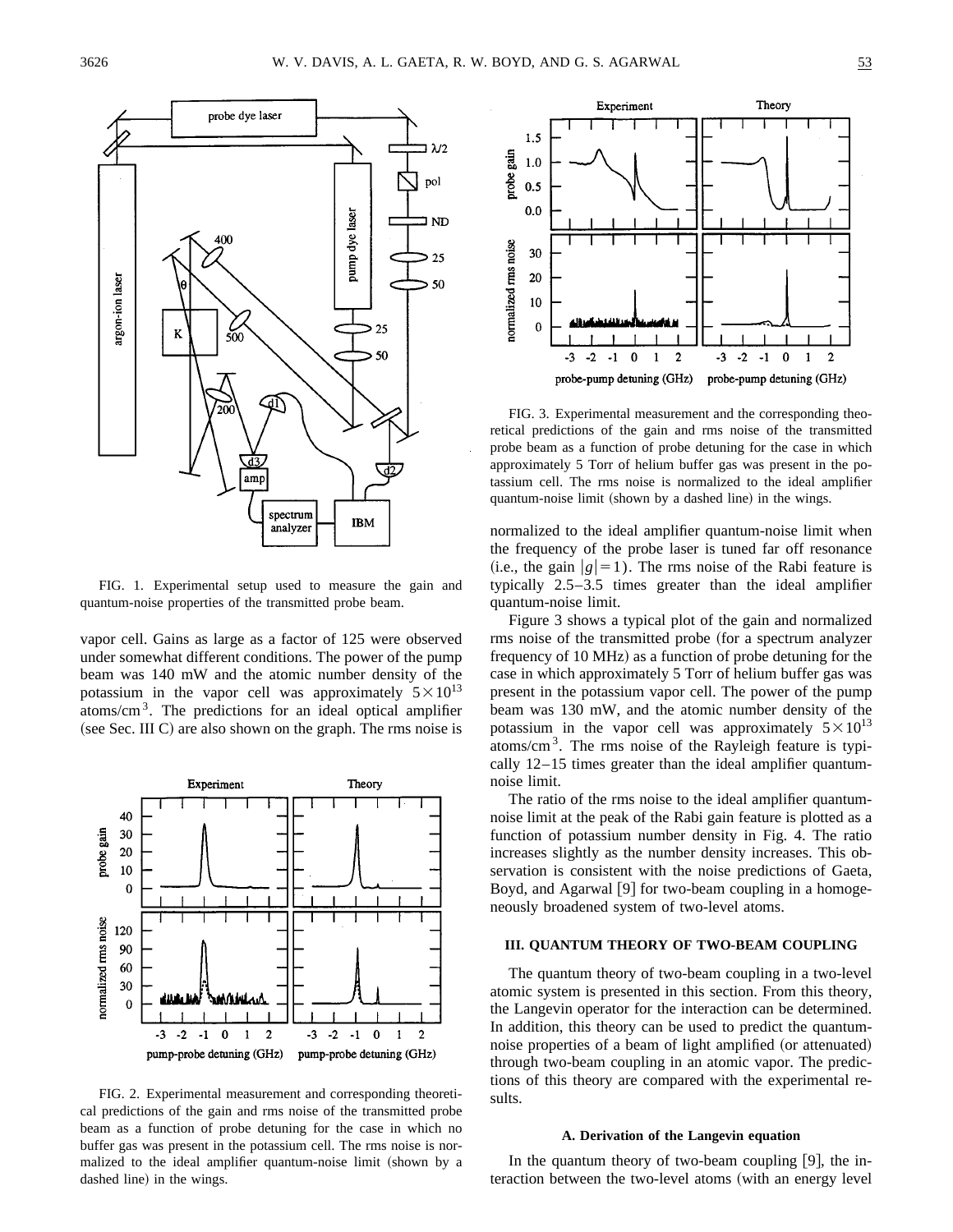

FIG. 4. Ratio of the rms noise to the ideal amplifier limit at the peak of the Rabi gain plotted as a function of potassium number density. The line shows the predictions of the theory.

separation  $\hbar \omega_{ba}$ ) and the fields are treated in the electricdipole approximation. All fields are assumed to propagate in the positive *x* direction and are linearly polarized in the *z* direction. The interaction Hamiltonian  $\hat{V}$  is given by

$$
\hat{V} = -\int \hat{P}(\vec{r}) \cdot \vec{E}_0(\vec{r}, t) d^3 r - \int \hat{P}(\vec{r}) \cdot \hat{E}_1(\vec{r}, t) d^3 r, \quad (1a)
$$

where the pump field  $\vec{E}_0$  at a frequency  $\omega_0 = \omega_{ba} + \Delta$  given by

$$
\vec{E}_0(\vec{r},t) = \hat{z}E_0 e^{ik_0 x - i\omega_0 t} + \text{c.c.}
$$
 (1b)

is treated classically, and the probe field  $\hat{\vec{E}}_1$  given by

$$
\hat{\vec{E}}_1(\vec{r},t) = \hat{z}(L_x L_y L_z)^{-1/2} [\beta \hat{a} e^{ik_1 x - i\omega_1 t} + \text{h.a.}] \qquad (1c)
$$

is quantized in the volume  $L_xL_yL_z$ . The probe field oscillates at the frequency  $\omega_1 = \omega_0 + \delta$  and is associated with an annihilation operator  $\hat{a}$ . The normalization constant  $\beta$  is equal to  $\beta = i\sqrt{2\pi\hbar\omega_1}$ . The polarization operator  $\vec{\hat{P}}(\vec{r})$  is related to  $\rho = \sqrt{2 \pi n \omega_1}$ . The potatization operator  $T(\tau)$  is related to<br>the dipole moment operator  $\hat{\mu}^{(q)}$  for an atom at the position  $\tilde{R}^{(q)}$  through the expression

$$
\hat{\vec{P}}(\vec{r}) = \sum_{q} \delta(\vec{r} - \vec{R}^{(q)}) \hat{\vec{\mu}}^{(q)},
$$
\n(2)

with the summation extending over all of the atoms in the interaction region.

The total Hamiltonian  $\hat{H}$  is given by  $\hat{H} = \hat{H}_A + \hat{H}_F + \hat{V}$ , where  $\hat{H}_A$  and  $\hat{H}_F$  are the unperturbed Hamiltonian for the atomic system and the field, respectively. The equation of motion for the total density operator  $\hat{\rho}$  is determined from the Heisenberg equation

$$
\frac{\partial \hat{\rho}}{\partial t} = -\frac{i}{\hbar} [\hat{H}, \hat{\rho}] + \left(\frac{\partial \hat{\rho}}{\partial t}\right)_{\text{relax}},
$$
(3)

where the effects of atomic relaxation are contained in the term  $(\partial \hat{\rho}/\partial t)_{relax}$ . The equation of motion for the field density operator  $\hat{\rho}_F$  is determined from the total density operator by tracing  $\hat{\rho}$  over the atomic variables, that is,  $\hat{\rho}_F = Tr_A \hat{\rho}$ . The details of this calculation are given in Refs.  $[9]$  and  $[10]$ and are summarized in the Appendix. Now that the equations for the expectation value of the annihilation operator, its adjoint, and the photon number operator have been determined, the Langevin equation for the annihilation operator can be determined from the Einstein relation. The resulting Langevin equation is

$$
\frac{d\hat{a}}{dt} = -\frac{\omega_1}{\omega_{ba}} \left( \frac{\alpha_0}{2|\mu|^2 T_2} \right) C^{+-}(i\delta)\hat{a} + \hat{f}(t). \tag{4}
$$

The properties of the Langevin operator  $\hat{f}(t)$  are

$$
\langle \hat{f}(t) \rangle = \langle \hat{f}^{\dagger}(t) \rangle = 0, \tag{5a}
$$

$$
\langle \hat{f}^{\dagger}(t_1)\hat{f}(t_2) \rangle = 2D_{+-}\delta(t_1 - t_2), \tag{5b}
$$

and

$$
\langle \hat{f}(t_1)\hat{f}^{\dagger}(t_2) \rangle = 2D_{-+}\delta(t_1 - t_2), \tag{5c}
$$

where

$$
2D_{+-} = \frac{\omega_1}{\omega_{ba}} \left( \frac{\alpha_0}{2|\mu|^2 T_2} \right) \text{Re}[Q^{+-}(i\delta) - C^{+-}(i\delta)], \tag{5d}
$$

$$
2D_{-+} = \frac{\omega_1}{\omega_{ba}} \left( \frac{\alpha_0}{2|\mu|^2 T_2} \right) \text{Re}[Q^{+-}(i\delta) + C^{+-}(i\delta)], \tag{5e}
$$

and  $\alpha_0 = 4 \pi N \omega_{ba} |\mu|^2 T_2 / \hbar c$  is the weak-field line-center intensity absorption coefficient.

For the case when the probe field propagates a distance *l* through the interaction region, the equation of motion for its annihilation operator [determined from Eq.  $(4)$ ] can be replaced with an equation describing its spatial evolution by setting the time *t* equal to  $n_1x/c$ , where  $n_1$  is the index of refraction of the probe field. Furthermore, the correlation functions  $C^{+-}(i\delta)$  and  $Q^{+-}(i\delta)$  will in general be functions of position. That is, the operating conditions of the reservoir change with position. In the case of two-beam coupling, the spatial variation of the correlation functions is a direct consequence of pump-beam absorption. The spatial variation of the pump-beam intensity  $I_0(x)$  is determined from

$$
\frac{dI_0}{dx} = -\alpha_{\text{pump}}^D(\Delta)I_0,\tag{6a}
$$

where  $\alpha_{\text{pump}}^D(\Delta)$  is the Doppler-averaged value of the pump absorption coefficient  $\alpha_{\text{pump}}(\Delta)$  given by

$$
\alpha_{\text{pump}}(\Delta) = \frac{\omega_0}{n_0 \omega_{ba}} \frac{\alpha_0}{[1 + (\Delta T_2)^2 + I_0/I_s^0]}.
$$
 (6b)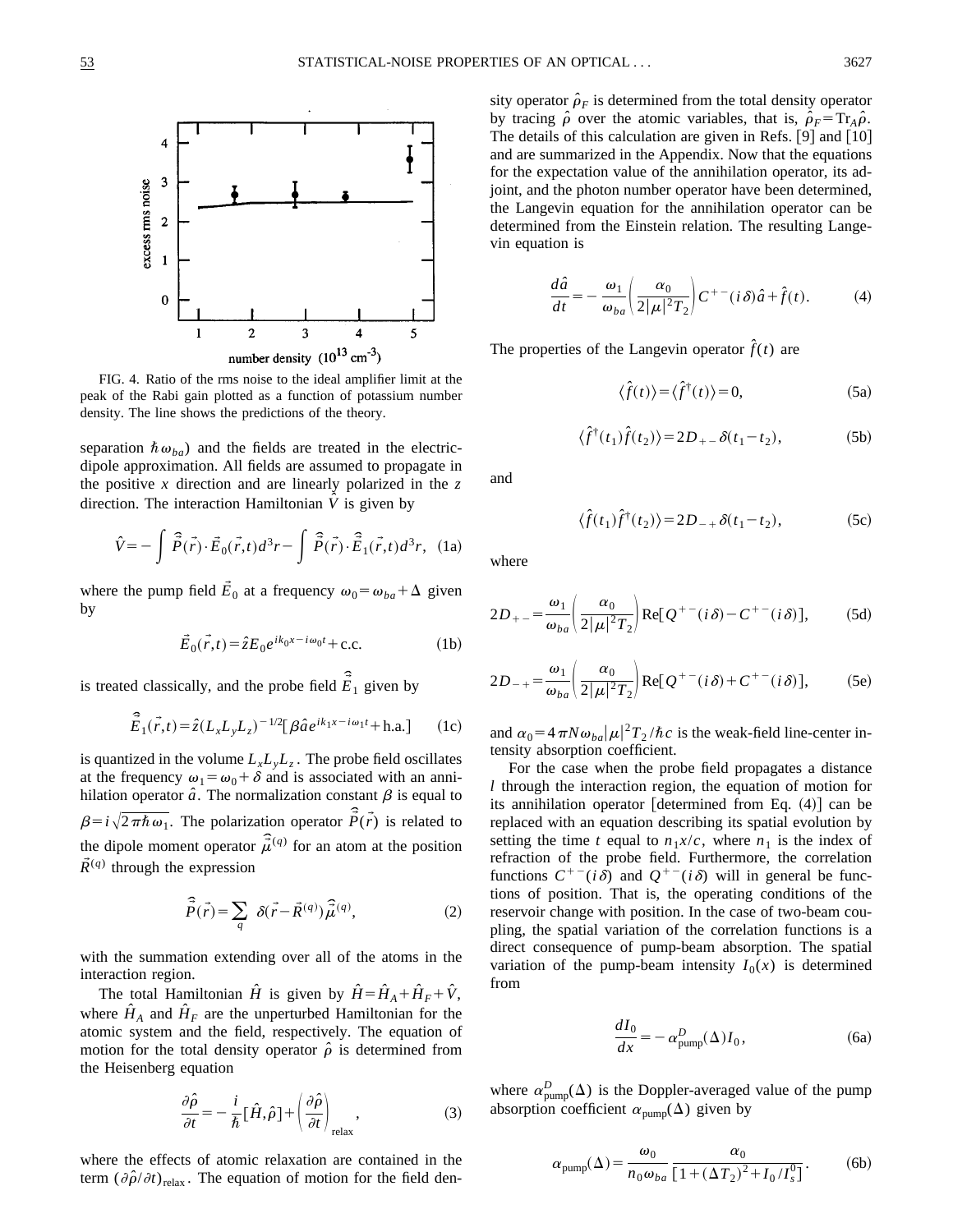The Rabi frequency  $\Omega_0$  is related to the pump intensity through the expression  $I_0/I_s^0 = |\Omega_0|^2 T_1 T_2$ , where  $I_s^0$  is the line-center saturation intensity.

Allowing for pump-beam absorption, the equation for the spatial variation of the probe-field annihilation operator is given by

$$
\frac{d\hat{a}}{dx} = -\alpha(x)\hat{a} + \hat{f}(x),\tag{7a}
$$

where the quantity

$$
\alpha(x) \equiv \frac{\omega_1}{\omega_{ba}} \left( \frac{\alpha_0}{2|\mu|^2 T_2} \right) C^{+-}(i\,\delta,x) \tag{7b}
$$

can be shown to be identical to the modified probe-beam absorption coefficient derived from the semiclassical theory of two-beam coupling. The solution to Eq.  $(7a)$  can be easily determined by using an integrating factor, and the result is

$$
\hat{a}(l) = g\hat{a}(0) + \hat{L},\tag{8a}
$$

where  $\hat{a}(0)$  is the annihilation operator of the probe field before entering the interaction region,  $\hat{a}(l)$  is the annihilation operator after exiting the interaction region, *g* given by

$$
g = \exp\left[-\int_0^l dx' \alpha(x')\right]
$$
 (8b)

is the gain (or loss) experienced by the probe-field amplitude, and  $\hat{L}$  given by

$$
\hat{L} = g \int_0^l dx' \hat{f}(x') \exp\left[\int_0^{x'} dx'' \alpha(x'')\right]
$$
 (8c)

is the Langevin (or noise) operator associated with the twobeam coupling process.

It can be shown that the Langevin operator  $\hat{L}$  satisfies the condition

$$
\langle [\hat{L}, \hat{L}^{\dagger}] \rangle = 1 - |g|^2 \tag{9}
$$

for an arbitrary state. Thus the commutator itself is equal to  $[\hat{L}, \hat{L}^{\dagger}] = 1 - |g|^2$ . Note that this condition is identical to the condition derived by requiring that the output operator  $\hat{a}(l)$ obey the Bosonic commutator relation. Furthermore, the expectation values  $\langle \hat{L}^{\dagger} \hat{L} \rangle$  and  $\langle \hat{L} \hat{L}^{\dagger} \rangle$  can be derived from the general expression for  $\hat{L}$  [Eq. (8c)] and its commutation relation. Consider the expectation  $\langle \hat{L}^{\dagger} \hat{L} \rangle$  given by

$$
\langle \hat{L}^{\dagger} \hat{L} \rangle = |g|^{2} \int_{0}^{l} dx \int_{0}^{l} dv \langle \hat{f}^{\dagger}(x) \hat{f}(\nu) \rangle \exp\left[ \int_{0}^{x} dx' \alpha^{*}(x') \right]
$$

$$
\times \exp\left[ \int_{0}^{\nu} d\nu' \alpha(\nu') \right]. \tag{10}
$$

This expectation value will be of great importance in the following since it is the quantity needed to calculate the noise properties of the photocurrent. Equation  $(10)$  can be further simplified by using Eqs.  $(5b)$  and  $(5d)$  and the identity

$$
\frac{d}{dx}\left\{\exp\left[\int_0^x dx'[\alpha(x') + \alpha^*(x')] \right]\right\}
$$

$$
= [\alpha(x) + \alpha^*(x)] \exp\left[\int_0^x dx'[\alpha(x') + \alpha^*(x')].
$$
\n(11)

The resulting expression for this expectation value is

$$
\langle \hat{L}^{\dagger} \hat{L} \rangle = -\frac{1}{2} (1 - |g|^2) + \frac{\omega_1}{\omega_{ba}} \left( \frac{\alpha_0}{2|\mu|^2 T_2} \right) |g|^2
$$

$$
\times \int_0^l dx \text{ Re}(Q^{+-}(i\delta, x))
$$

$$
\times \exp \left[ \int_0^x dx' [\alpha(x') + \alpha^*(x')] \right]. \tag{12}
$$

For an ideal optical amplifier (with  $|g|^2 > 1$ ), it can be shown that  $\langle \hat{L}^{\dagger} \hat{L} \rangle$  is equal to (|g|<sup>2</sup>-1). Furthermore, under ideal conditions  $\langle \hat{L}^{\dagger} \hat{L} \rangle$  is equal to zero when  $|g|^2 \le 1$ .

### **B. Effects of atomic motion**

Atomic motion affects the two-beam coupling process in two ways: through Doppler shifts, and grating washout effects. Consider first the affects of atomic motion on the population gratings. Note that the pump field (with a frequency  $\omega_0$  and wave vector  $\vec{k}_0$ ) and the probe field (with a frequency  $\omega_1$  and wave vector  $\tilde{k}_1$ ) set up a grating in the medium through the interference term  $\exp[i(\vec{k}_1 - \vec{k}_0) \cdot \vec{r} - i\delta t]$ . The pump field can then scatter off of this grating, producing radiation with a frequency  $\omega_1$  and wave vector  $\tilde{k}_1$ . That is, energy from the pump field is coherently added to the probe field. Atomic motion will cause these gratings to disperse or wash out, thus reducing the energy transfer efficiency of the pump beam into the probe beam. Grating washout processes are included phenomenologically for each atomic velocity group  $\tilde{v}$ . As mentioned above, atomic motion also produces Doppler shifts in the frequency of the pump and probe. This effect is accounted for by performing Doppler averages.

Thus a proper description of the process of two-beam coupling in atomic vapors requires the inclusion of atomic motion. In our theory, the effects of atomic motion are introduced by first multiplying grating terms by an efficiency factor  $S(\nu)$  and then performing a Doppler average. The grating efficiency factor  $S(\vec{v})$  is close to unity when an atom moves only a small fraction of the grating period in a time  $T_1$  before making a transition back to the ground state. However,  $S(v)$  will be approximately zero if an atom moves a distance comparable to the grating period in a time  $T_1$ . A convenient choice for the grating efficiency factor is

$$
S(\vec{v}) = \begin{cases} \frac{1}{2} [1 + \cos(X(\vec{v}))] & \text{for } 0 < X(\vec{v}) < \pi \\ 0 & \text{for } X(\vec{v}) \ge \pi, \end{cases}
$$
(13a)

where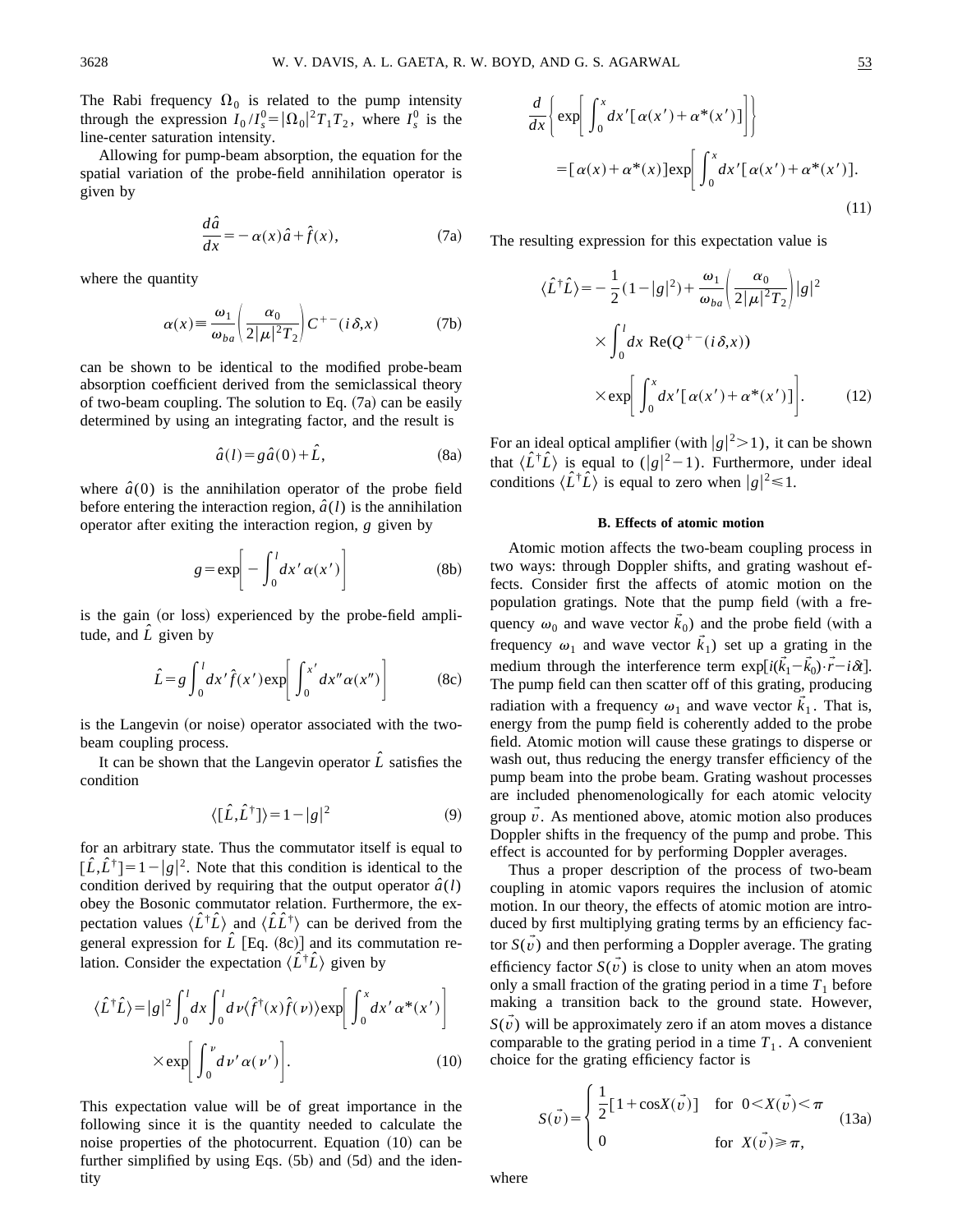$$
X(\vec{v}) = \frac{1}{2\varepsilon} |\vec{k}_g \cdot \vec{v}| T_1, \qquad (13b)
$$

 $\vec{k}_g = \vec{k}_1 - \vec{k}_0$  is the grating wave vector, and  $\varepsilon$  is a grating parameter which has a value greater than zero. When  $\varepsilon$  is equal to unity, the grating will be completely washed out for atoms which have moved a distance greater than one grating period in a time  $T_1$ . The parameter  $\varepsilon$  serves as a free parameter when comparing the experimental results and the theoretical predictions.

As will be shown below, the gratings terms are contained in the correlation functions  $C^{+-}(i\delta)$  and  $Q^{+-}(i\delta)$ . The population grating terms can be isolated by examining the Bloch equations for the atoms in the presence of both the pump and probe fields. In a frame rotating with the angular frequency of the pump [see Eq.  $(A3b)$ ], the Bloch equations can be written in the form

$$
\frac{\partial \Phi}{\partial t} = (\mathbf{M}_0 + \Omega_0 \mathbf{M}_+ + \Omega_0^* \mathbf{M}_-) \Phi + \Psi
$$
  
+ 
$$
\Omega_1 e^{i(\vec{k}_1 - \vec{k}_0) \cdot \vec{r} - i(\omega_1 - \omega_0)t} \mathbf{M}_+ \Phi
$$
  
+ 
$$
\Omega_1^* e^{-i(\vec{k}_1 - \vec{k}_0) \cdot \vec{r} + i(\omega_1 - \omega_0)t} \mathbf{M}_- \Phi,
$$
 (14)

where the expressions for the matrices  $M_0$  and  $M_{\pm}$  are easily obtained from Eq. (A3d), and  $\Omega_1 \equiv 2 \mu E_1 / \hbar$  is the Rabi frequency associated with the probe field which is assumed to be much smaller in magnitude than  $\Omega_0$ . The dipole moment at the probe frequency  $\omega_1$  determines the two-beam coupling efficiency. Since the calculation is performed in a rotating frame, the dipole moment and inversion at the frequency  $\omega_1$  are determined from the quantity  $\Phi(\delta)$ . Solving Eq. (14) to lowest order in  $\Omega_1$ , the part of the Bloch vector oscillating at the probe-pump detuning  $\delta$  is equal to

$$
\Phi(\delta) = -(i \,\delta \mathbf{I} + \mathbf{M})^{-1} \Omega_1 \mathbf{M}_+ \Phi^{(0)} e^{i(k_1 - k_0) \cdot r},\qquad(15)
$$

where  $\Phi^{(0)}$  [given by Eq. (A5)] is the steady-state value of the Bloch vector for the atom in the presence of the pump only, and  $M = M_0 + \Omega_0 M_+ + \Omega_0^* M_-$ .

The grating terms in Eq.  $(15)$  can be isolated by examining the expanded form of Eq. (14) for  $\Phi_2$ . The equation for  $\Phi_2$  becomes

$$
\frac{\partial \Phi_2}{\partial t} = \left( -\frac{1}{T_2} + i\Delta \right) \Phi_2 - i\Omega_0 \Phi_3
$$

$$
-i\Omega_1 e^{i(\vec{k}_1 - \vec{k}_0) \cdot \vec{r} - i(\omega_1 - \omega_0)t} \Phi_3.
$$
(16)

Note further that for a weak probe field,  $\Phi_3$  can be expanded in the form

$$
\Phi_3 = \Phi_3^{(0)} + (\Phi_3(\delta)e^{-i(\omega_1 - \omega_0)t} + \text{c.c.}),\tag{17}
$$

where  $\Phi_3^{(0)}$  is given by Eq. (A7c), and  $\Phi_3(\delta)$  is at least of the order  $\Omega_1$  as can be seen from Eq. (15). The quantity  $\Phi_3(\delta)$  is clearly the grating term in the medium. Thus the solution to Eq. (16) to lowest order in  $\Omega_1$  is clearly given by

$$
\Phi_2(\delta) = \Phi_2^{(NG)}(\delta) + \Phi_2^{(G)}(\delta),\tag{18a}
$$

where

$$
\Phi_2^{(NG)}(\delta) = \left(\frac{1}{T_2} - i\delta - i\Delta\right)^{-1} (-i\Omega_1) \Phi_3^{(0)} e^{i(\vec{k}_1 - \vec{k}_0) \cdot \vec{r}} \tag{18b}
$$

and

$$
\Phi_2^{(G)}(\delta) = \left(\frac{1}{T_2} - i\,\delta - i\,\Delta\right)^{-1} (-i\,\Omega_0)\Phi_3(\delta) \tag{18c}
$$

are the nongrating and grating terms, respectively. These quantities can be rewritten in the form of Eq.  $(15)$  through use of

$$
(i \, \delta \mathbf{I} + \mathbf{M}_0)^{-1}_{2j} = \left( i \delta + i \Delta - \frac{1}{T_2} \right)^{-1} \delta_{2j}, \qquad (19a)
$$

$$
(i \, \delta \mathbf{I} + \mathbf{M})^{-1} = (i \, \delta \mathbf{I} + \mathbf{M}_0)^{-1} - (i \, \delta \mathbf{I} + \mathbf{M}_0)^{-1}
$$

$$
\times (\Omega_0 \mathbf{M}_+ + \Omega_0^* \mathbf{M}_-)(i \, \delta \mathbf{I} + \mathbf{M})^{-1}, \qquad (19b)
$$

$$
\Phi_2^{(NG)}(\delta) = -\{(i\,\delta\mathbf{I} + \mathbf{M}_0)^{-1}\Omega_1\mathbf{M}_+ \mathbf{\Phi}^{(0)}\}_2 e^{i(\vec{k}_1 - \vec{k}_0) \cdot \vec{r}},\tag{19c}
$$

$$
\Phi_2^{(G)}(\delta) = -\left\{ \left[ (i\,\delta\mathbf{I} + \mathbf{M})^{-1} - (i\,\delta\mathbf{I} + \mathbf{M}_0)^{-1} \right] \Omega_1 \mathbf{M}_+ \Phi^{(0)} \right\}_2
$$
  
 
$$
\times e^{i(\vec{k}_1^r - \vec{k}_0^r) \cdot \vec{r}^r}.
$$
 (19d)

Comparing Eqs.  $(19)$  with Eq.  $(15)$ , the following procedure can be used to isolate the nongrating and grating parts. The nongrating terms are obtained by replacing  $M$  by  $M_0$  in the dynamical matrix **U**. That is, the matrix **U** [Eq.  $(A6)$ ] is replaced by the matrix **V** where  $V = U|_{\Omega_0=0}$ . The grating terms are obtained by replacing the dynamical matrix **U** by  $(U-V)$ . Note that the steady-state values of the Bloch vector in the presence of the pump field are still used.

As mentioned earlier, the quantity  $C^{+-}$  is related to the nonlinear susceptibility of the medium. Thus this procedure can be used to isolate the nongrating and grating terms of  $C^{+-}$ . A similar assignment applies to the quantity  $Q^{+-}$  (the noise terms). This can be understood by realizing that in the fully quantum-mechanical theory, the Bloch equations become operator Langevin equations with the probe field now being replaced by the multimode vacuum of the radiation field, i.e.,

$$
\Omega_1 e^{i\vec{k}_1 \cdot \vec{r} - i\omega_1 t} \Phi_3 \to \sum_k e^{i\vec{k} \cdot \vec{r} - i\omega_k t} S^z \hat{a}_k. \tag{20}
$$

Such noise terms can be handled using standard methods. The grating contributions in these noise terms would again arise from terms like  $\Omega_0\Phi_3$  or  $\Omega_0S^z$  in Eq. (16).

In light of the above discussion, the effects of atomic motion are included in the following way. The correlation functions  $C^{+-}(i\delta)$  and  $Q^{+-}(i\delta)$  are separated into a nongrating  $[C_{NG}^{+-}(i\delta)$  and  $Q_{NG}^{+-}(i\delta)]$  and a grating  $[C_{G}^{+-}(i\delta)]$ and  $Q_G^{+-}(i\delta)$ ] part, that is,

$$
C^{+-}(i\delta) = C_{\text{NG}}^{+-}(i\delta) + [C_G^{+-}(i\delta)]S(\vec{v}) \tag{21a}
$$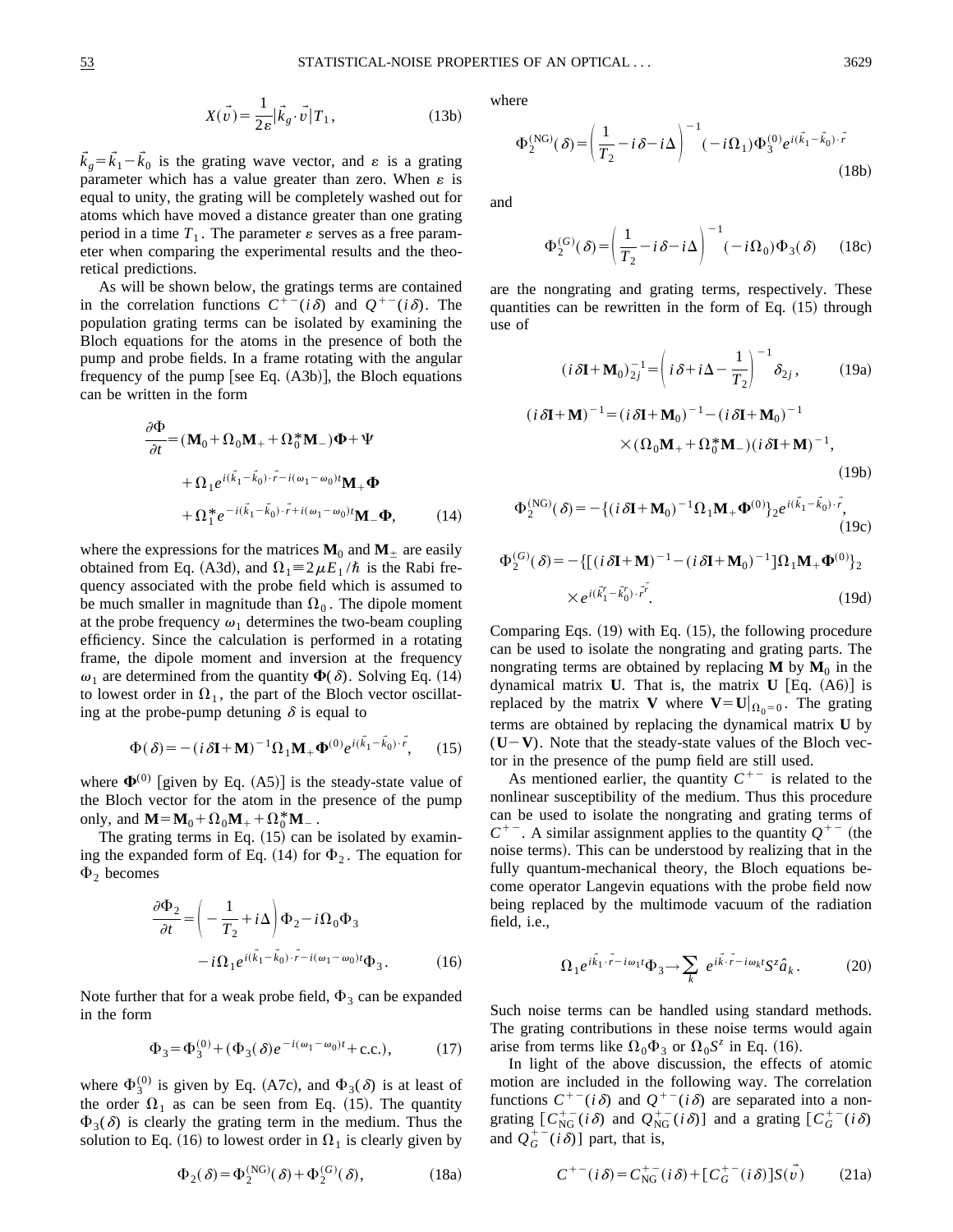and

$$
Q^{+-}(i\delta) = Q_{\text{NG}}^{+-}(i\delta) + [Q_G^{+-}(i\delta)]S(\vec{v}), \quad (21b)
$$

where

$$
C_{\rm NG}^{+-}(i\delta) = |\mu|^2 T_2 \sum_l V_{2l}(i\delta)(0, -2\Phi_3, \Phi_1)_l, (21c)
$$

$$
Q_{\rm NG}^{+-}(i\delta) = |\mu|^2 T_2 \sum_l V_{2l}(i\delta) (-2\Phi_1 \Phi_1, 1 - 2\Phi_1 \Phi_2, -2\Phi_1 \Phi_3)_l,
$$
 (21d)

$$
C_G^{+-}(i\delta) = |\mu|^2 T_2 \sum_l (\mathbf{U} - \mathbf{V})_{2l} (i\delta) (0, -2\Phi_3, \Phi_1)_l,
$$
\n(21e)

$$
Q_G^{+-}(i\delta) = |\mu|^2 T_2 \sum_l (\mathbf{U} - \mathbf{V})_{2l}(i\delta) (-2\Phi_1 \Phi_1, 1 - 2\Phi_1 \Phi_2,
$$

$$
-2\Phi_1\Phi_3)_l,\t(21f)
$$

and  $S(\vec{v})$  is the grating efficiency factor. Finally, the Doppler-averaged correlation functions are calculated by performing a two-dimensional Doppler integration on Eqs.  $(21).$ 

#### **C. Photocurrent fluctuations**

The solution for the output annihilation operator  $\hat{a}(l)$  [Eq.  $(8a)$ ] can now be used to calculate the quantum-noise properties of the transmitted probe beam. The expectation value of the output photon-number operator is given by

$$
\langle \hat{n}(l) \rangle = \langle (g * \hat{a}^{\dagger}(0) + \hat{L}^{\dagger})(g \hat{a}(0) + \hat{L}) \rangle. \tag{22}
$$

Using the fact that the Langevin operators are Gaussian in nature, this expression can be simplified to

$$
\langle \hat{n}(l) \rangle = |g|^2 \langle \hat{n}(0) \rangle + \langle \hat{L}^\dagger \hat{L} \rangle, \tag{23}
$$

where *g* and  $\langle \hat{L}^{\dagger} \hat{L} \rangle$  are given by Eqs. (8b) and (12), respectively. Similarly, the variance of the photon number for a highly excited coherent-state input is given by

$$
\langle (\Delta \hat{n}(l))^2 \rangle = |g|^2 \langle \hat{n}(0) \rangle [2 \langle \hat{L}^\dagger \hat{L} \rangle + 1]. \tag{24}
$$

Then the Fano number is given by

$$
Z = [2\langle \hat{L}^{\dagger} \hat{L} \rangle + 1], \tag{25}
$$

and it is by definition equal to the ratio of the power fluctuations to the shot noise. Under ideal operating conditions, the Fano number is given by

$$
Z = \begin{cases} (2G-1) & \text{for } G > 1 \\ 1 & \text{for } G \le 1 \end{cases}
$$
 (ideal amplifier quantum-noise limit), (26)

where  $G = |g|^2$ . In addition, the noise figure defined by  $\mathscr{F} = (S/N)^2$ <sub>input</sub> $((S/N)^2)$ <sub>output</sub> is equal to

$$
\mathcal{F} = \frac{Z}{G} \tag{27}
$$

for the two-beam coupling process.

# **IV. NUMERICAL RESULTS**

The theoretical predictions for the gain and noise of the transmitted probe beam were generated numerically by integrating the Doppler-averaged pump propagation equation  $[Eqs. (6)]$  and using this result to calculate the Doppleraveraged atomic-polarization correlation functions. These correlation functions were used to calculate the gain *g* and  $\langle \hat{L}^{\dagger} \hat{L} \rangle$ . The Fano number of the transmitted probe field was then determined from Eq.  $(25)$ . Finally, the normalized rms noise was calculated by taking the square root of the product of the Fano number at the detector, and the probe transmittance through the cell.

Figure 2 shows a typical experimental measurement of the gain and normalized rms noise for the Rabi gain feature with corresponding theoretical predictions for the case in which no buffer gas present in the cell. The pump power entering the cell was equal to 140 mW. The best agreement between the predictions of the theory and the experimental results was obtained for an entering pump intensity of 115 W/cm<sup>2</sup>, a crossing angle of 2.5°, a pump detuning of  $-0.7$  GHz, and a grating parameter  $\varepsilon$  of  $\frac{1}{3}$ . The agreement between the theory and experimental results is quite good.

Figure 3 shows a typical experimental measurement of the gain and normalized rms noise for the Rayleigh gain feature with the corresponding theoretical predictions for the case in which approximately 5 Torr of helium buffer gas is present in the cell. The pump power entering the cell was equal to 130 mW. The best agreement between the predictions of the theory and the experimental results was obtained for an entering pump intensity of 80 W/cm<sup>2</sup>, a crossing angle of  $2.5^{\circ}$ , a pump detuning of  $-1.5$  GHz, and a grating parameter  $\varepsilon$  of  $\frac{1}{3}$ . The agreement between the theory and experimental results is good, but not as good as that for the Rabi feature. The increased sensitivity to the crossing angle and buffer gas pressure for the Rayleigh gain feature makes it very difficult to determine the precise experimental conditions.

The ratio of the rms noise to the ideal amplifier quantumnoise limit at the peak of the Rabi gain feature is plotted as a function of potassium number density in Fig. 4. The curve shows the prediction of the theory. This ratio increases slightly as the number density increases. The theoretical predictions display the correct qualitative behavior.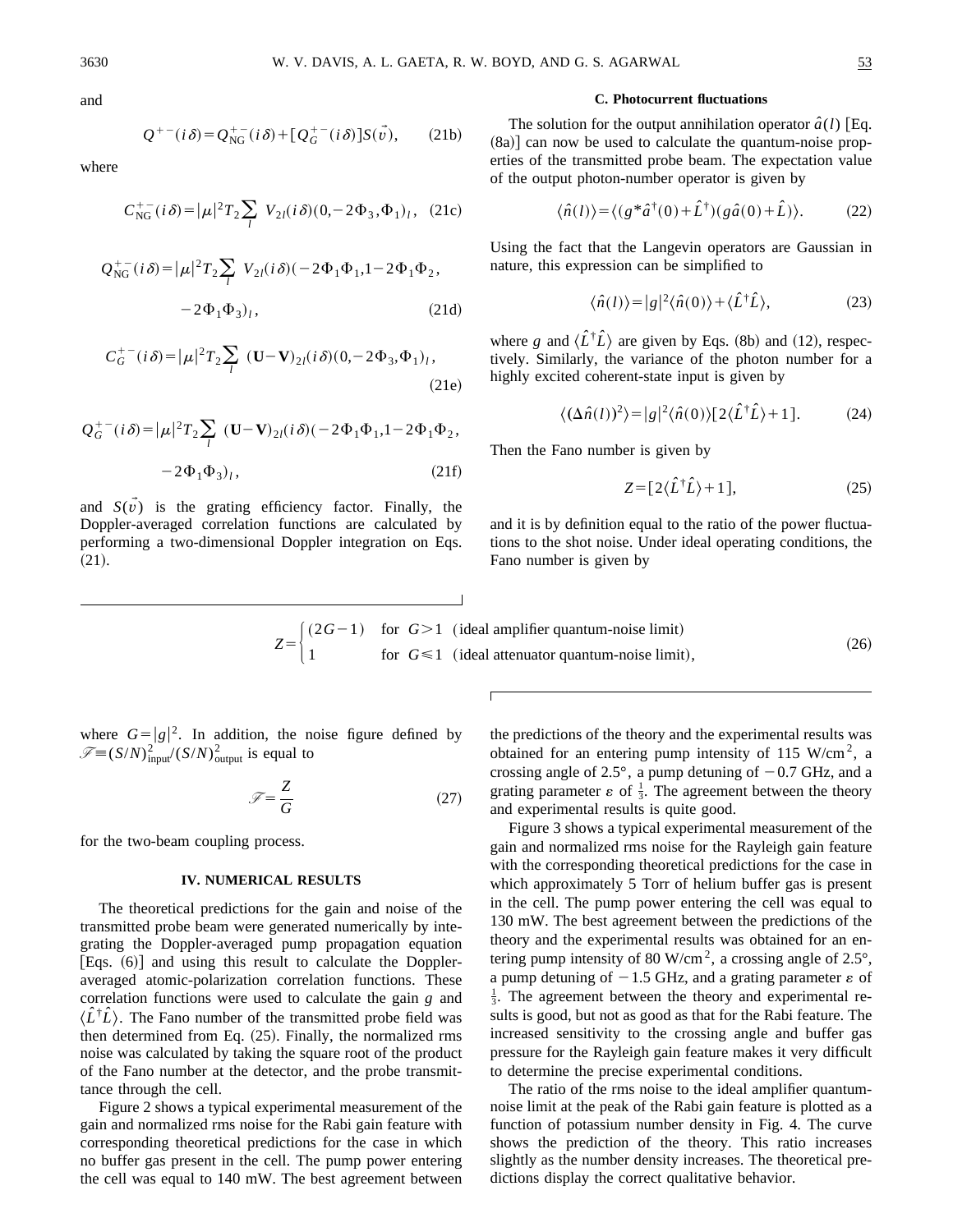### **V. CONCLUSIONS**

In conclusion, a theoretical and experimental investigation of the quantum-noise properties of a probe beam amplified through two-beam coupling in atomic-potassium vapor has been presented. For a spectrum analyzer frequency of 10 MHz, the rms noise at the Rabi gain feature is typically 2.5–3.5 times greater than that of the ideal amplifier quantum-noise limit. For the Rayleigh gain feature, the rms noise at is typically 12–15 times greater than that of the ideal amplifier quantum-noise limit, and decreases as the helium buffer gas pressure increases. These results are in good agreement with the predictions of a fully quantummechanical single-mode theory of two-beam coupling, including the effects of atomic motion and pump-beam absorption.

### **ACKNOWLEDGMENTS**

The authors gratefully acknowledge discussions of the contents of this paper with M. Kauranen and V. Iruvanti. This research was supported by the U.S. Army Research Office through a University Research Initiative Center and by NSF Grant No. INT9100685.

### **APPENDIX**

In this appendix we outline some of the intermediate steps in the calculation of the Langevin equation describing the quantum dynamics of the probe field. The master equation for the field density operator is given by  $[9]$  and  $[10]$ ,

$$
\frac{\partial \hat{\rho}_F}{\partial t} = -\frac{|\beta^2|N}{2\hbar^2} (Q^{+-}(i\delta)[\hat{a}^\dagger, [\hat{a}, \hat{\rho}_F]] + C^{+-}(i\delta)
$$

$$
\times [\hat{a}^\dagger, \{\hat{a}, \hat{\rho}_F\}]) + \text{H.a.,}
$$
(A1)

where  $N$  is the atomic number density. The quantities  $C^{+-}(i\delta)$  and  $Q^{+-}(i\delta)$  are the Laplace transforms of specific linear combinations of two-time atomic-polarization correlation functions [9]. Physically,  $C^{+-}(i\delta)$  is proportional to the nonlinear susceptibility that appears in the semiclassical theory of two-beam coupling. The quantity  $Q^{+-}(i\delta)$ , however, has no counterpart in semiclassical theories, and it represents quantum fluctuations of the atomic system.

For the case of a two-level atom, the correlation functions  $C^{+-}(i\delta)$  and  $Q^{+-}(i\delta)$  are determined from the optical Bloch equations. First, the polarization operator is rewritten in the form

$$
\hat{\vec{P}}(\mathbf{r}) = \vec{\mu}\hat{S}^+ \delta(\vec{r} - \vec{R}) + \text{H.a.,}
$$
 (A2)

where  $\hat{S}^+$ , its adjoint  $\hat{S}^-$ , and  $\hat{S}^z = \frac{1}{2} [\hat{S}^+, \hat{S}^-]$  obey the commutation relations for a spin- $\frac{1}{2}$  system. The quantity  $\vec{\mu}$  is defined by  $\mu = \langle \mu \rangle$ . Then the matrix form of the Bloch equations for an atom located at the position  $\vec{R}$  interacting with the pump field are given by

$$
\frac{\partial \Phi}{\partial t} = \mathbf{M}\Phi + \Psi,
$$
 (A3a)

where the components of the Bloch vector  $\Phi$  and the vector  $\Psi$  are

$$
\Phi_1 = \langle S^+ \rangle e^{i(\vec{k}_0 \cdot \vec{R} - \omega_0 t)}, \Phi_2 = \Phi_1^*, \Phi_3 = \langle S^z \rangle
$$
 (A3b)

and

$$
\Psi_1 = \Psi_2 = 0, \ \Psi_3 = -\frac{1}{2T_1},
$$
\n(A3c)

respectively. The matrix **M** is equal to

$$
\mathbf{M} = \begin{bmatrix} -1/T_2 - i\Delta & 0 & i\Omega_0^* \\ 0 & -1/T_2 + i\Delta & -i\Omega_0 \\ i\Omega_0/2 & -i\Omega_0^*/2 & -1/T_1 \end{bmatrix}, \quad \text{(A3d)}
$$

where  $\Delta \equiv \omega_0 - \omega_{ba}$  is the detuning of the pump laser from the atomic resonance,  $T_1$  is the population decay time,  $T_2$  is the dipole dephasing time, and the Rabi frequency  $\Omega_0$  is defined by  $\Omega_0 = 2\mu_z E_0(\vec{r})/\hbar$ . The correlation functions  $C^{+-}(i\delta)$  and  $Q^{+-}(i\delta)$  can then be calculated in terms of the solution of Eq.  $(A3a)$  by using the quantum regression theorem. The results given in terms of the steady-state solution of the Bloch equations and a matrix  $\bf{U}$  are  $[9]$ 

$$
C^{+-}(i\delta) = |\mu|^2 T_2 \sum_l U_{2l}(i\delta)(0, -2\Phi_3^{(0)}, \Phi_1^{(0)})_l
$$
\n(A4a)

and

$$
Q^{+-}(i\delta) = |\mu|^2 T_2 \sum_{l} U_{2l}(i\delta) (-2\Phi_1^{(0)} \Phi_1^{(0)}, 1 - 2\Phi_1^{(0)} \Phi_2^{(0)},
$$
  

$$
-2\Phi_1^{(0)} \Phi_3^{(0)}\Big)_l,
$$
 (A4b)

where the definition  $\mu \equiv \mu_z$  has been used to simplify the notation. The steady-state solution of the Bloch equations in the presence of the pump  $\Phi^{(0)}$  and the matrix **U** are determined from

$$
\mathbf{\Phi}^{(0)} = -\mathbf{M}^{-1}\mathbf{\Psi} \tag{A5}
$$

and

and

$$
T_2\mathbf{U}(i\sigma) = -(i\sigma\mathbf{I} + \mathbf{M})^{-1},\tag{A6}
$$

where **I** is the identity matrix. The results of the calculations are

$$
\Phi_1^{(0)} = -\frac{\Omega_0^* T_2 (\Delta T_2 + i)}{2P(0)},
$$
\n(A7a)

$$
\Phi_2^{(0)} = (\Phi_1^{(0)})^* = -\frac{\Omega_0 T_2 (\Delta T_2 - i)}{2P(0)},
$$
 (A7b)

$$
\Phi_3^{(0)} = -\frac{(1 + (\Delta T_2)^2)}{2P(0)}\tag{A7c}
$$